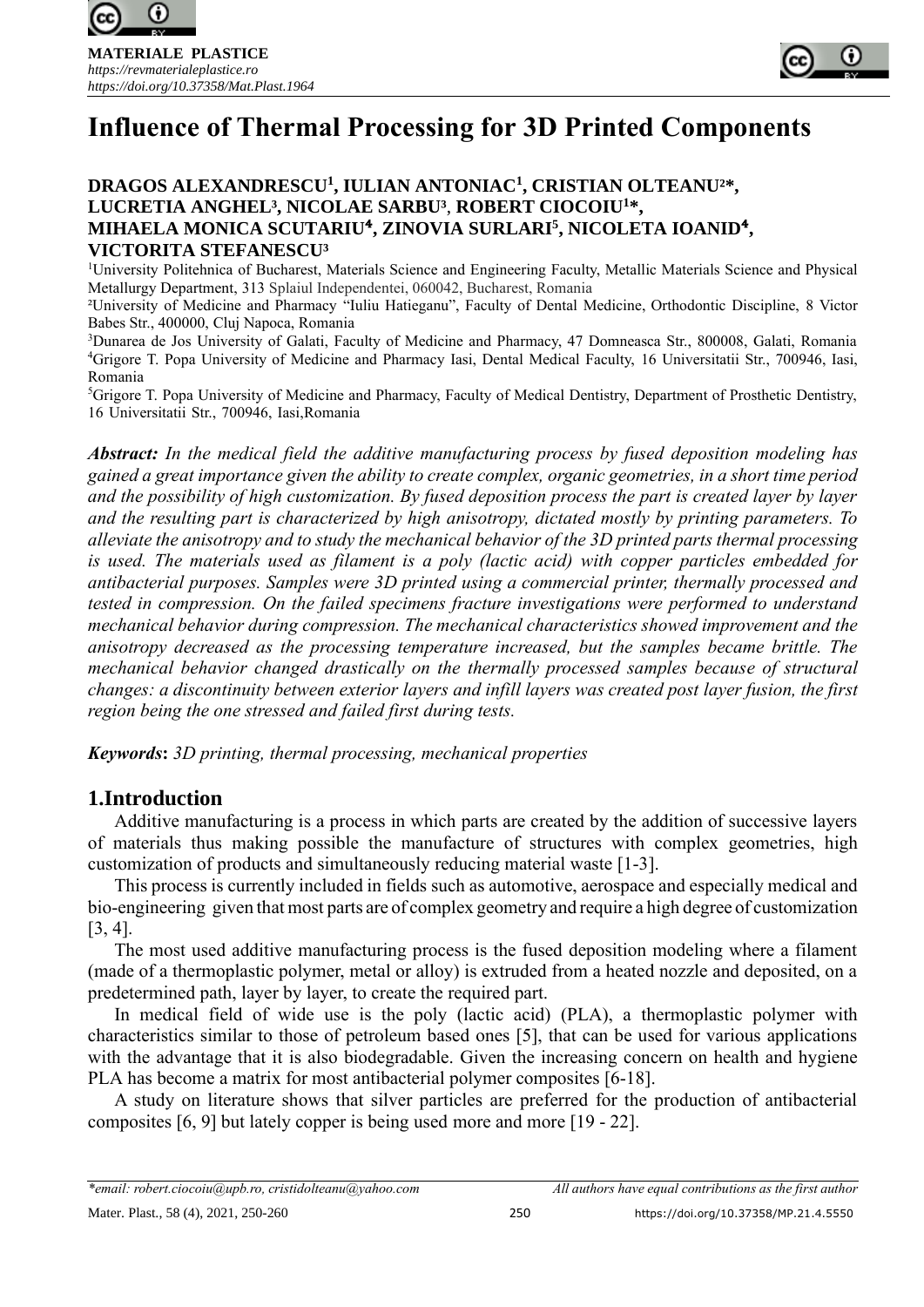The advantages of copper over silver include a broad spectrum efficacy against bacteria, viruses and fungi, while silver is less effective against the last two [23], copper is an essential micro-nutrient and enhances wound healing [24], its more durable than silver given its lower solubility while humid and hot environments do not reduce its efficacy [25, 26] as it happens with silver.

The mechanical properties of the 3D printed parts depend on a large number of build parameters: layer thickness, degree of infill and its design/orientation, operation temperatures and mechanical properties of the materials used as filaments, thus the resulting part can be thought as made of ancomposite [27-30]. While melting the filament an alignment of polymer molecules is possible [31] andgiven the volumetric shrinkage of printed fibers a weak inter-layer bond is most likely to take place [32].

A series of studies can be found in literature showing that thermal processing of printed 3D parts hasan influence on their mechanical characteristics in that tensile strength, elastic modulus and fracture toughness increase post processing [33 - 36].

The association of 3D printing parameters and thermal processing results in a wide range of possiblemechanical characteristics and behaviors for the same material when used as filament [37]. Along theseaspects the presence of particles used for antibacterial or reinforcing purposes [38-40] might alter material flow in the nozzle and thermal distribution in the part while thermal processing [41].

The aim of our study is to see if the thermal processing of 3D printed parts could improve the physical condition, respectively mechanical properties of 3D printed parts. Enhancing the mechanical characteristics of fused deposition modeled parts could expand their use towards load bearing applications.

# **2.Materials and methods**

The samples were made using a commercially available filament (Copper 3D PLACTIVE AN1) made of poly-lactic acid (PLA) with 1% copper nanoparticles embedded in it for antibacterial purpose.

Cubic samples (10x10x10mm) were designed in a CAD software and printed using a BCN3D SIGMA 3D printer. The nozzle diameter of the extruder head was 0.40mm and an extrusion multiplier of 1.00 was used, with printing temperatures of 220°C for the nozzle and 80°C for the heated bed.

The structure of the printed samples is shown in Figure 1.



**Figure 1.** Section view showing the set-up structure of the printed sample

The top and bottom solid layers were in number of eight (as depicted in Figure 2a, b, g and h) with 3 outline perimeter shells (1 layer for the single extrusion and 2 layers for the inner perimeter,shown in Figure 2a-h).

The infill was set to 100% with a rectilinear and alternating pattern (+45°/-45°) shown in Figure 2cf.

Following the above configuration the 3D printed sample was considered to be isotropic in the x and y directions while the properties on z direction are expected to be different.

Since anisotropy is a major concern for 3D printed specimens to alleviate this aspect thermal processing is proposed considering a behavior similar to that of metals during stress annealing: by heating the 3D printed samples internal stresses that occurred during uneven cooling would be reduced and material characteristics improved.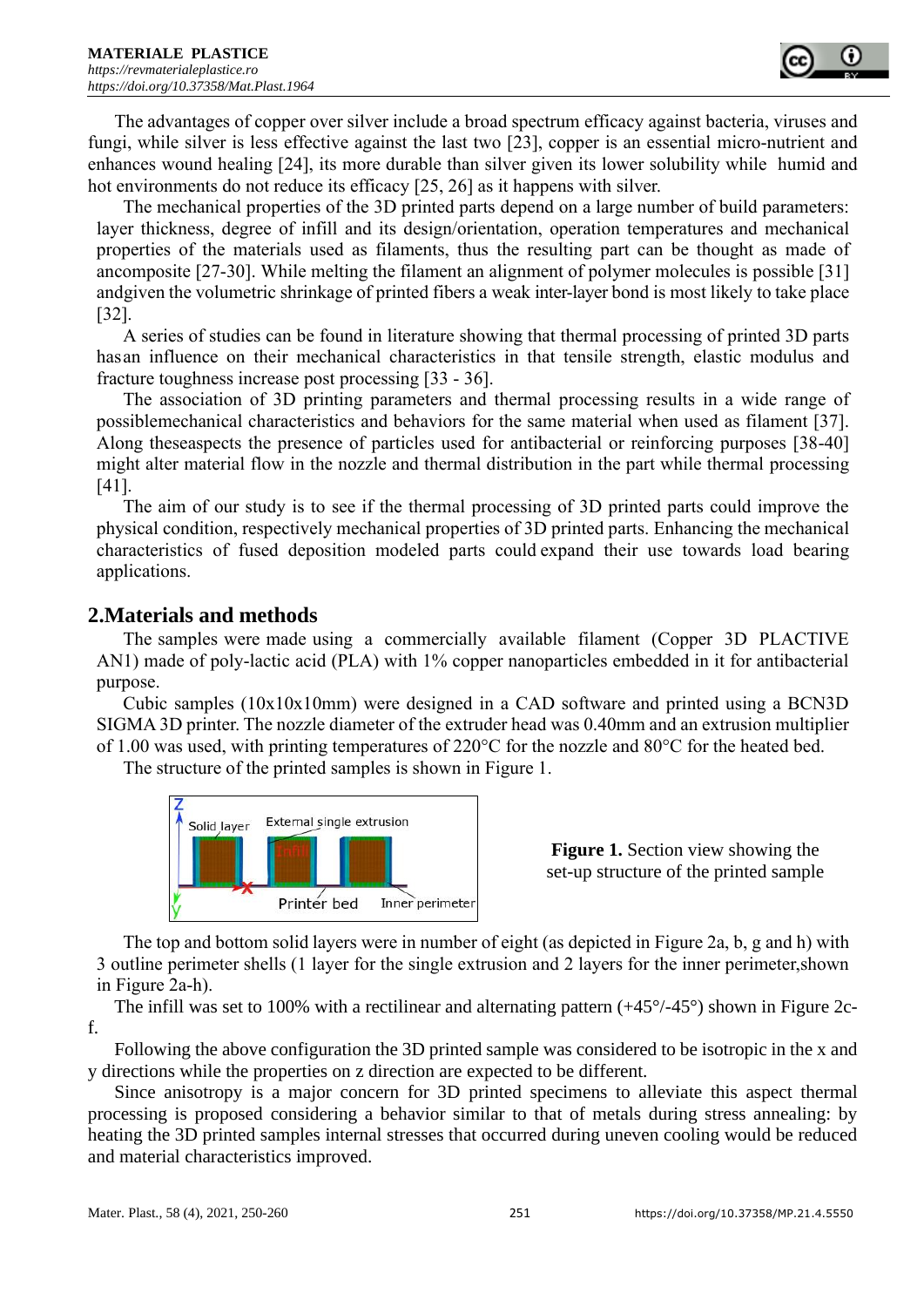

**Figure 2.** Screen captures depicting layers during 3D printing set-up

The thermal processing was performed in an electrical furnace with samples inserted in a metallic box filled with sodium chloride powder for an uniform heating, Figure 3 shows the process setup.



**Figure 3**. The set-up for thermal Processing of 3D printed samples

The 0.5mm thick metallic box was placed directly on the bed of the furnace, and the samples were immersed in the sodium chloride powder according to the schematic above. The orientation of the sample was the same with the one from the printing bed.

The parameters of the thermal processing used are 3h holding time at 120, 140, 160 and 180°C. The metallic box was inserted in the furnace when it was already at the holding temperature and cooling was performed in air, by removing the box from the furnace.

For each thermal processing route 6 samples were used, the sample are identified as R - the reference samples, 3D printed, the thermal processing was performed by holding the samples for 3 h at 120°C, samples T1, 140°C samples T2, 160°C samples T3 and 180°C for the T4 samples.

Post thermal processing of the 3D printed samples each set was devised in two groups of 3 samples in respect to printing build-up, parallel (||) and perpendicular  $( \ | )$  to this direction.

The samples were tested in compression using a servo hydraulic universal testing machine using a cross-head speed of 5mm/min and the failed specimen were studied using a stereo-microscope.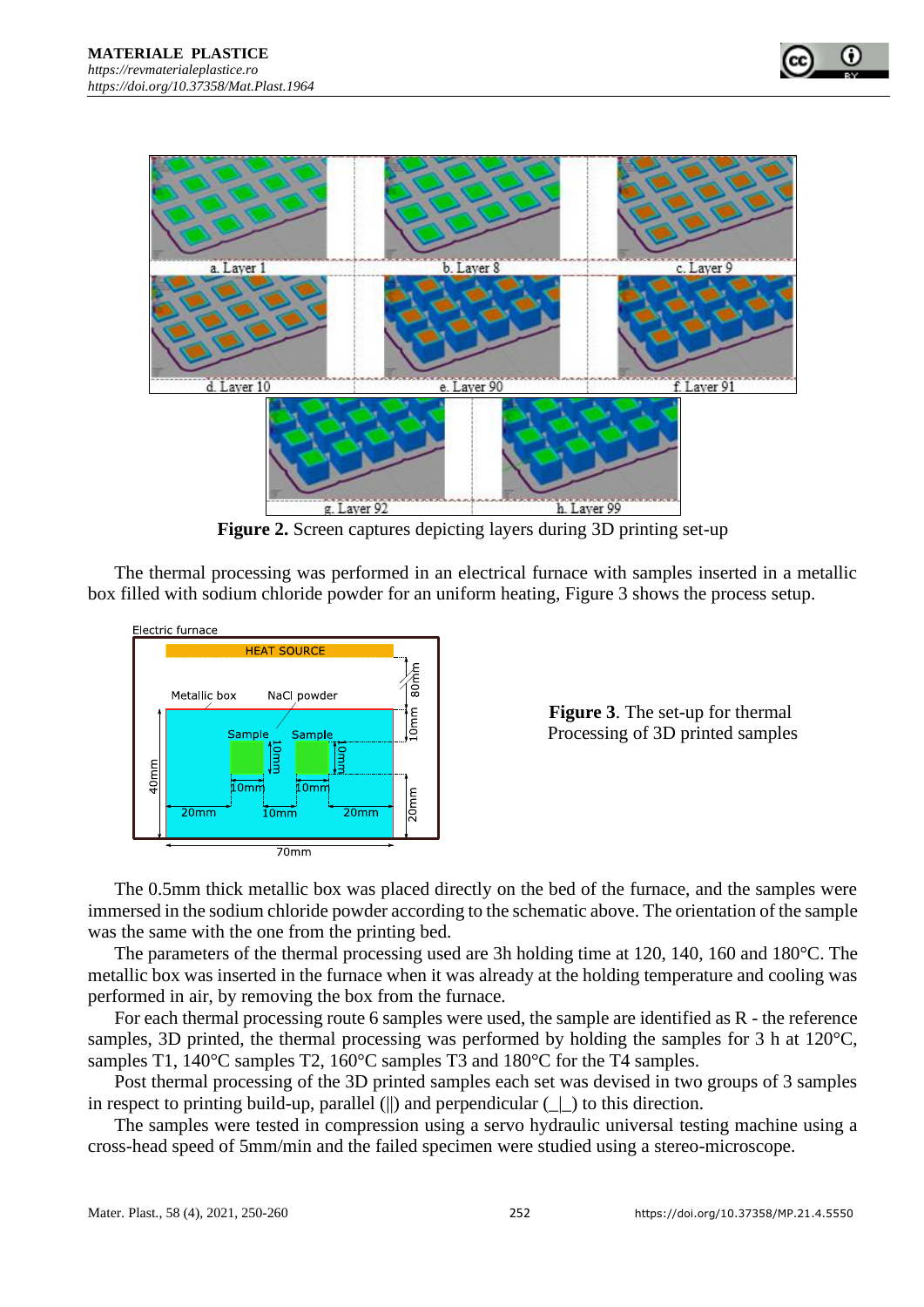

# **3. Results and discussions**

The compression test data was processed and following parameters were determined: elastic modulus, elastic limit and the yield strength. Curve correction was performed to compensate the nose and the elastic modulus was determined by performing a linear regression on the straight line of the stress - strain curve. The elastic limit was determined as the point where the stress - strain curve deviates from the linear behavior and the yield strength was determined in a similar manner to that of the conventional yield strength in tension tests, by offsetting by 0.2%.

A selection of stress - strain curves on is presented in Figure 4 showing, by comparison, the mechanical behavior of the tested samples in compression.



**Figure 4.** Stress - strain curves showing the mechanical behavior in compression for tested samples in respect to build orientation, a. - parallel and b. - perpendicular to printing direction

The reference samples are malleable as they deform by barreling. The processed samples become less malleable as the treatment temperature increases up to 160°C. Above this temperature, in the current processing setup, the sample integrity is affected as seen in the aspect of the stress strain curves.

A comparison of average values for elastic modulus, elastic limit and yield strength is depicted in Figure 5.



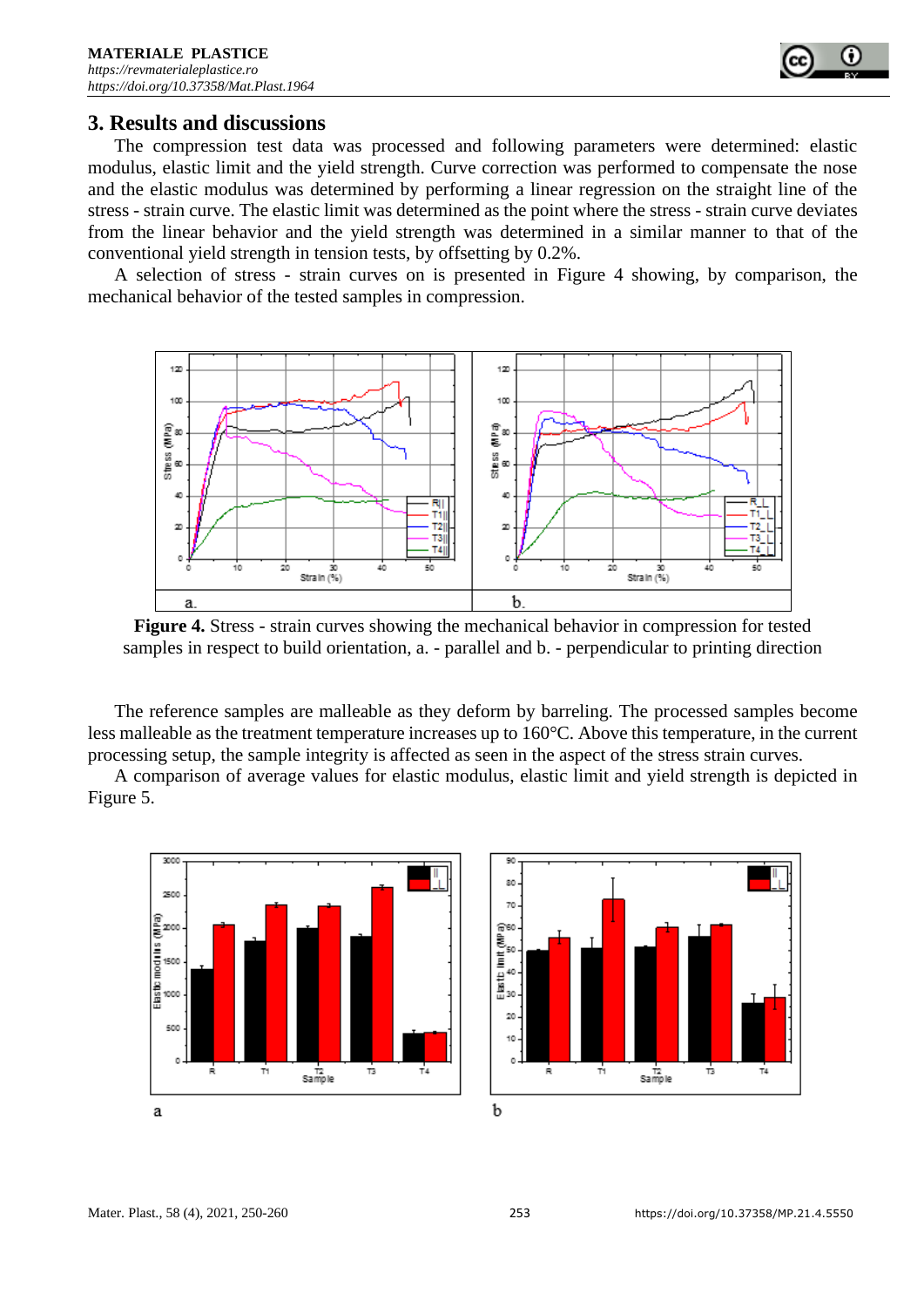



**Figure 5**. Comparison of average values for the a. elastic modulus, b. elastic limit and c. yield strength of samples on parallel and perpendicular direction



**Figure 6.** Elastic modulus variation in respect to thermal processing temperature



**Figure 7.** Elastic limit variation in respect to thermal processing temperature

Processing the samples by thermal treatment clearly induces changes within sample structure, thus the different behavior and mechanical properties.

Including the processing temperature influence on the mechanical characteristics of the samples, in Figure 6-8 the variation for the elastic modulus, elastic limit and yield strength is shown.

The variation of the elastic modulus in respect to thermal processing temperature shown in Figure 5 reveals that by processing the samples at 120°C the value of the elastic modulus increases 29.39% in parallel and by 14.28% in perpendicular direction. Further increase in processing temperature, at 140°C, leads to further improvement of the elastic modulus in the parallel direction, by 44.26%, in perpendicular direction its value increased by 13.86%. At 160°C the value for the elastic modulus in parallel direction drops by 35.03%, while on perpendicular direction an increase by 27.16% was computed.

The highest temperature chosen for thermal processing, 180°C, shows a powerful drop in the value of the elastic modulus, by 69.33% in parallel and 78.52% in perpendicular direction.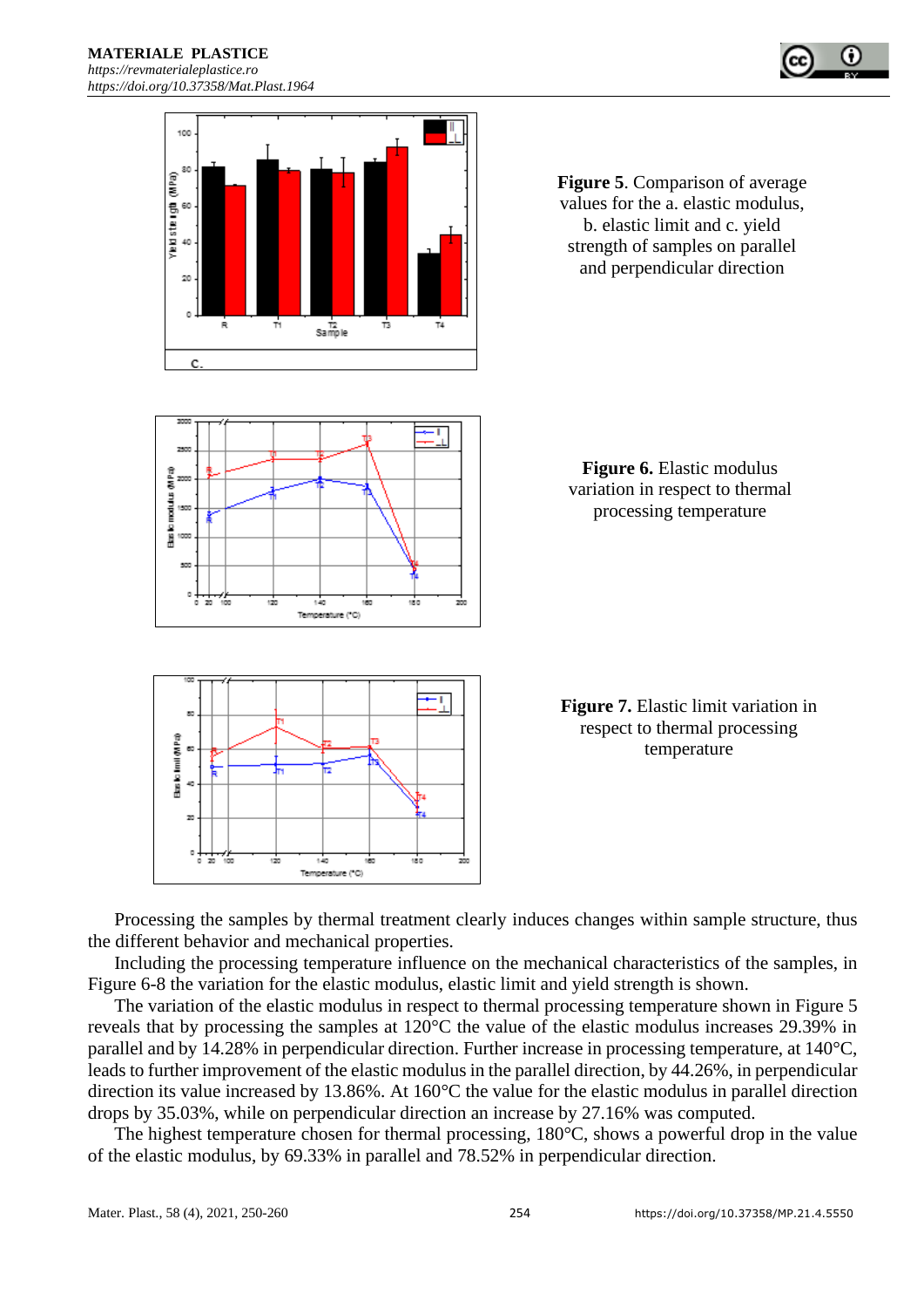

The variation of the determined elastic limit in respect to processing temperature is shown in Figure 6, where for the parallel direction no significant variation is to be observed until heating at 160°C is performed. The variations computed are increases by 2.62% when processing at 120°C, 3.56% at 140°C and 13.39°C when processing at 160°C. The highest temperature used, 180°C, leads to o severe drop of its value, by 47.02%.

On perpendicular direction a sudden increase by 30.55% occurred when processing was performed at 120°C, 8.05% at 140°C and 9.94% at 160°C. A drop by 47.78% in the value of the elastic limit when thermal processing was 180°C is observed.



**Figure 8**. Yield strength variation in respect to thermal processing temperature

The value of the yield strength varies also with the processing temperature, as shown in Figure 7.

On parallel direction little variation is to be observed until 180°C: at 120°C an increase by 4.97% was estimated, followed by a slight by 1.44% at 140°C and a slight increase by 3.01% at 160°C. At 180°C a severe decrease, by 58.16% was computed.

In perpendicular direction a moderate increase was observed at 120°C, by 11.16% and 9.96% at 140°C. At 160°C the increase is significant, by 29.06% the yield strength of the samples processed at this temperature supersedes the one for the samples tested on parallel direction. Again, the samples treated at 180°C show a decrease in the value of the yield strength by 37.75%.

A ratio defined by dividing the mechanical characteristic value determined on parallel to the one in perpendicular direction is computed. The value of the ratio can be used as a descriptor for the material anisotropy.



**Figure 9.** Ratio variation for the elastic modulus in respect to temperature

For the elastic modulus its values shows an increase as temperature increases, an anomaly is observed for the samples treated at 160°C (Figure 9), where a drop occurs.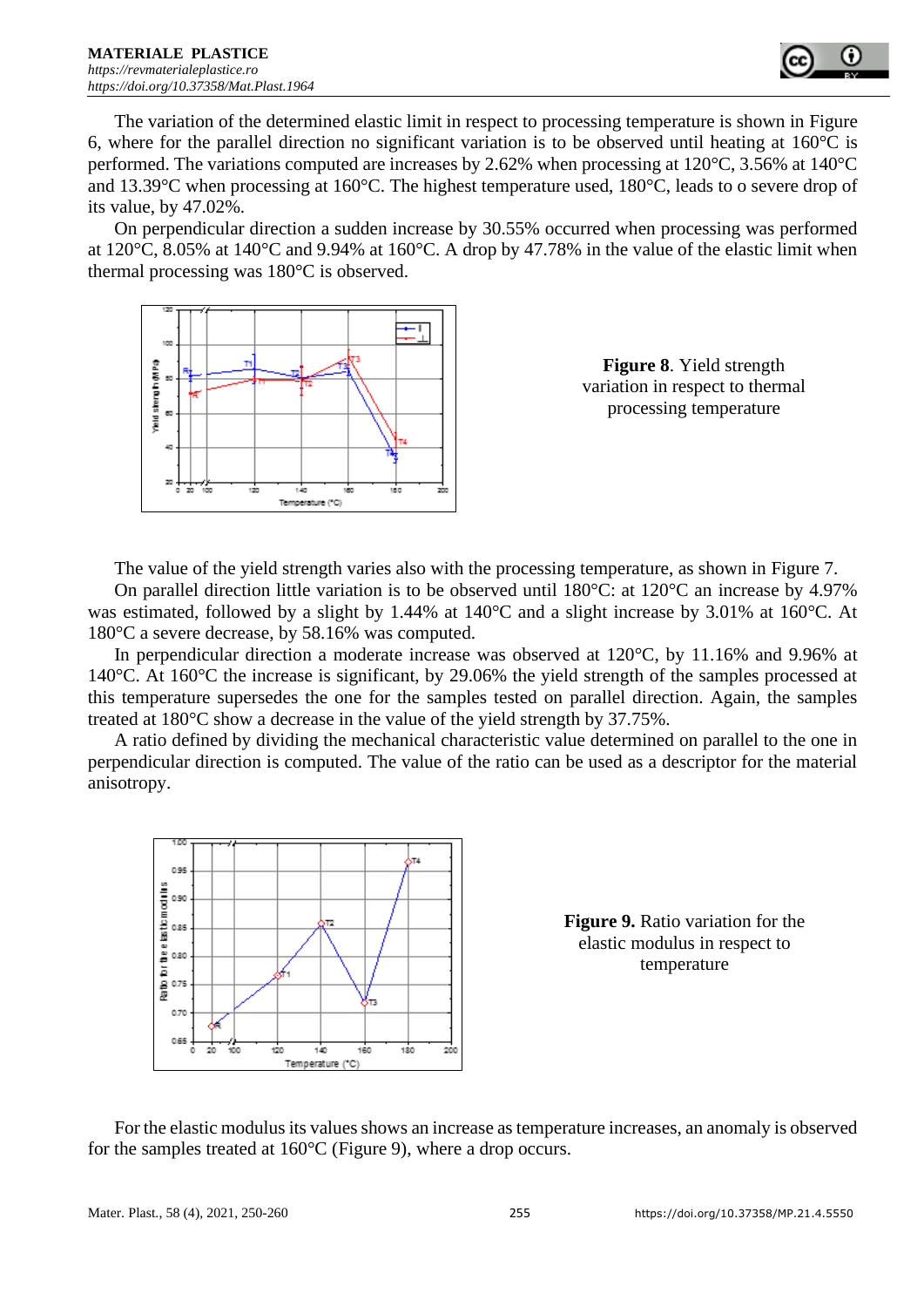

In Figure 10 the ratio variation for the elastic limit in respect to temperature is shown. It can be seen that thermal processing leads to an initial drop from the initial values, followed by constant increase with increasing temperature.



The ration for the yield strength seems to drop as the processing temperature increases, as shown in Figure 11. The increase of the value of the yield strength on perpendicular direction is responsible for such variation. A value as close to 1.00 is desirable for an isotropic material which can be obtained by thermal processing at 140°C where a ratio value of 1.02 was obtained.

The variation of the results presented above can be explained by changes that occur in the material during thermal processing, in Figure 12 aspects from the surface of the tested samples obtained using a stereo-microscope are shown.

The reference samples oriented parallel to the build-up direction show a significant barreling, as shown in Figure 12a, with little damage to be observed on any of the facets. When thermally processed the damage begins to increase as the processing temperature increases, as depicted by Figure 12d, g, j and m.

When oriented on perpendicular direction in respect to build-up direction, the reference samples reveal a fracture type that resembles the fiber fracture of a composite material. As shown in Figure 12b the extruded filaments that constitute the layers begin to fail in the region of tension, since the local stress is a bending one. As the processing temperature increases, at 120°C (Figure 12e) and 140°C (Figure 12h) similar failure mode was observed. At 160°C (Figure 12k) and at 180°C (Figure 12n) individual filaments are no longer to be observed since they fused and created a compact material, the highest temperature produces a material that resembles one obtained by plastic injection.

On the other facets of the samples tested perpendicularly it can be seen that cracks developed between individual layers (Figure 12c and f) and at higher temperatures the external single extrusion layer and the inner perimeter layers delaminated completely and exposed the infill layers. The infill layers for the samples processed at 160°C show signs of fusion while those processed at 180°C reveal a complete fusion.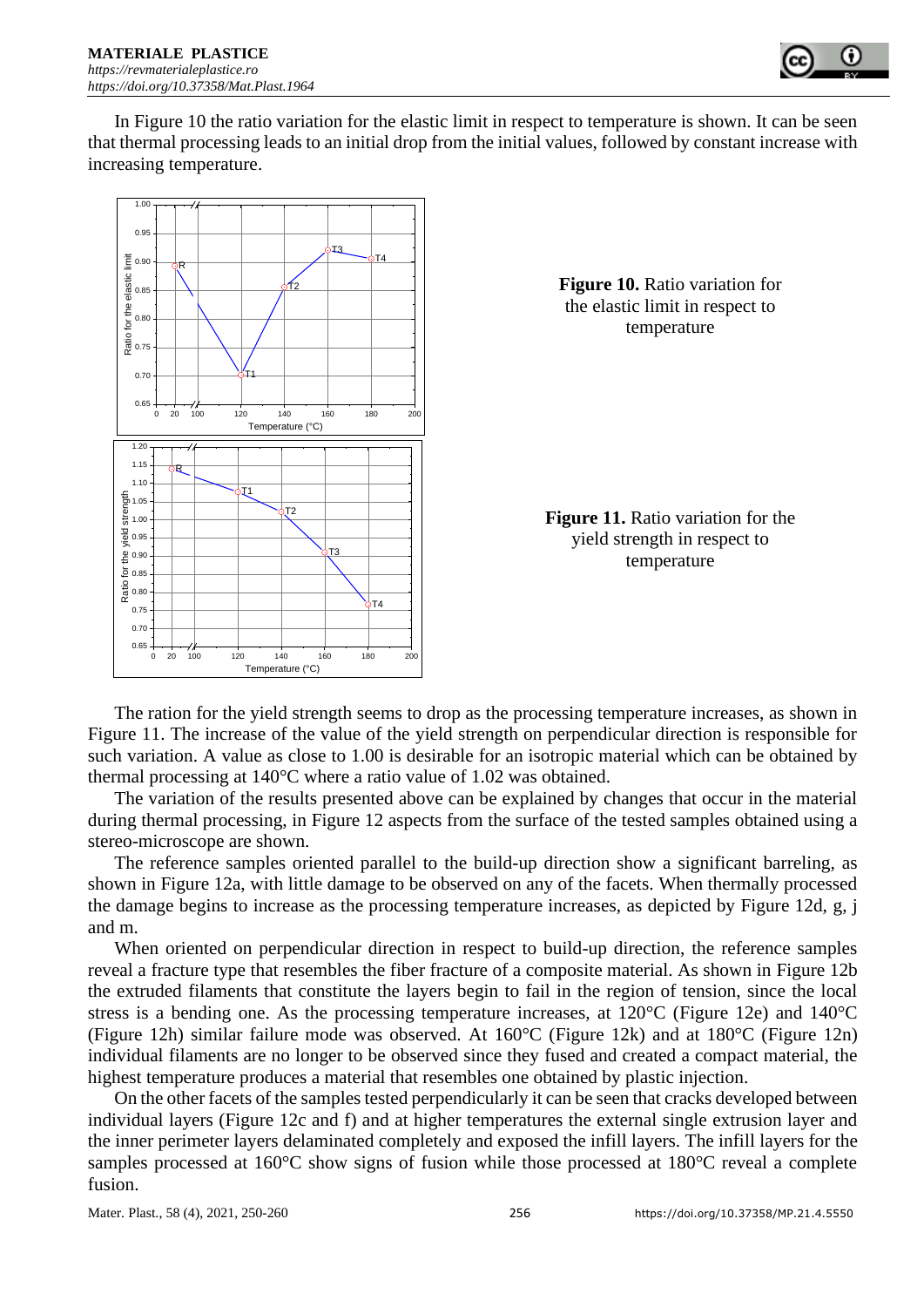

**Figure 12**. Fracture aspect of tested samples (scale bar is 2mm)

The thermal process clearly induces structural changes in the 3D printed samples, yet the mechanical behavior is mostly attributed to the behavior of the most exterior layers: the solid, external single extrusion and inner perimeter layers.

The fracture aspects shown in Figure 12 show that, at higher temperatures, exterior and infill layers begin to fuse and the cohesion between these regions is quite poor. The external layers take all the stresses during the test and fail.

At 180°C the PLA reaches it's melting temperature and in the exterior layers grains of NaCl are embedded, thus the poor mechanical behavior of the T4 samples.

### **4. Conclusions**

In this study it was aimed to see how thermal processing of 3D printed parts made of antibacterial PLA composites would alter the mechanical behavior and properties. It was shown that the strength characteristics (elastic modulus, elastic limit and yield strength) increase as thermal processing temperature increases, but a decline in plasticity occurs. The anisotropy of the parts is reduced also with increasing temperatures. The current setup for thermal processing of PLA parts can be used successfully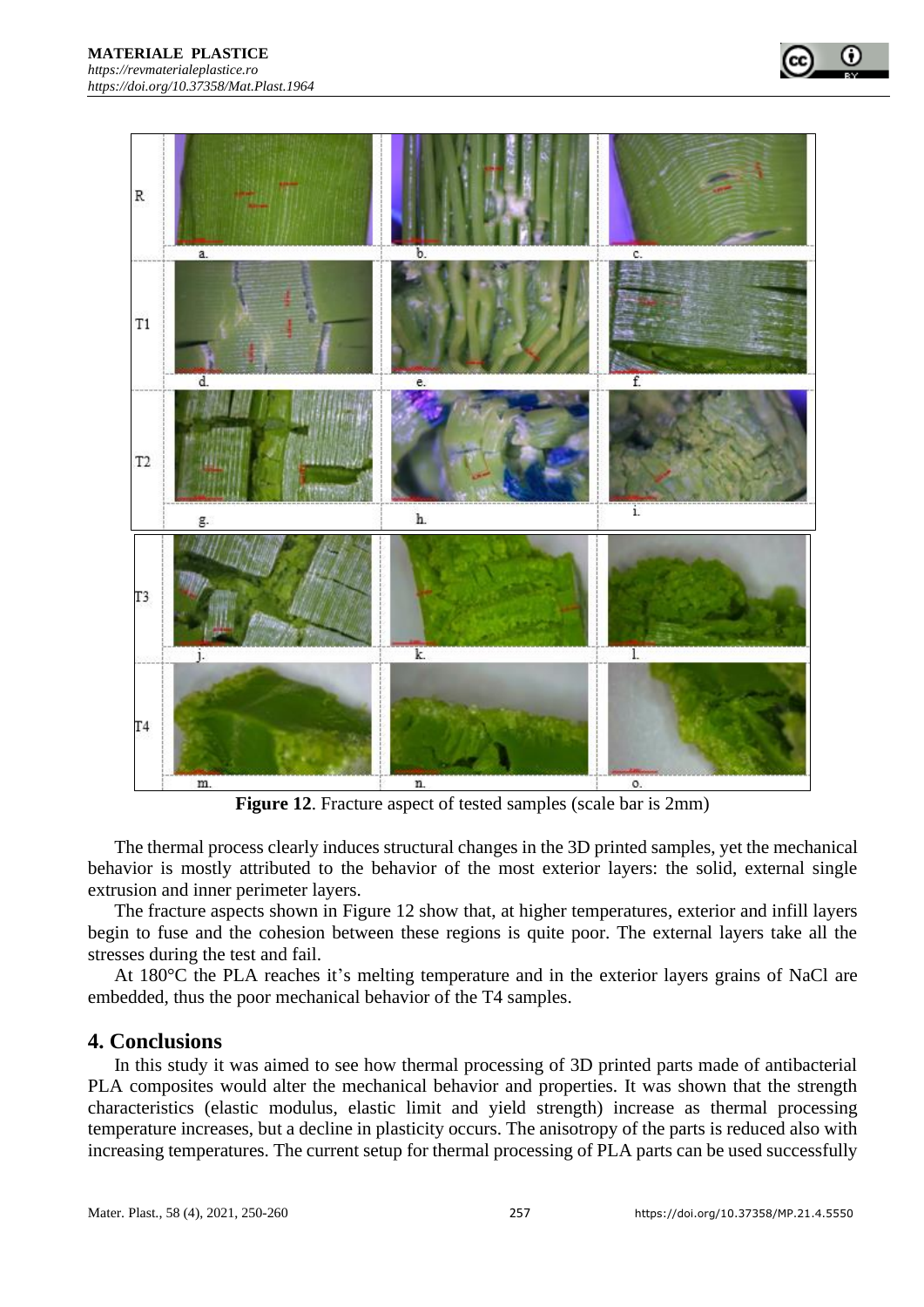

up to and including temperatures of 160°C, above this temperature a new design is required since melting of the exterior layers of the part can embed particles.

The structure of the printed part changes with increasing processing temperature, starting from  $160^{\circ}$ C layer fusion becomes significant, aspect that changes the mechanical behavior drastically: the loads are distributed on the exterior layers which fail first.

The copper particles embedded in the PLA filament did not show any influence on the mechanical behavior of printed and thermally processed parts.

Using a temperature of 160<sup>o</sup>C in the current processing set-up ensures best mechanical characteristics and reduced anisotropy, yet taking into account the second influence factor, holding time, further optimization is possible.

The set of characteristics obtained post thermal processing at 160°C come in the close range of polyiminocarbonates.

### **References**

1.ZHANG, X.Z., CHEN, L., MULHOLLAND, T., OSSWALD, T.A., Characterization of mechanical properties and fracture mode of PLA and copper/PLA composite part manufactured by fused deposition modeling, SN Applied Science, 1, 2019, Article Number: 616.

https://doi.org/10.1007/s42452-019-0639-5.

2.KALSOOM, U., NESTERENKO, P.N., PAULL, B., Recent developments in 3D printable composite materials, Rsc. Adv., 6, 2016, 60355-60371.

3.CAMPBELL, I., BOURELL, D., GIBSON, I., Additive manufacturing: rapid prototyping comes of age, Rapid Prototyping J., 18, 2012, 255-258.

4. JAMROZ, W., SZAFRANIEC, J., KUREK, M., JACHOWICZ, R., 3D Printing in Pharmaceutical and Medical Applications - Recent Achievements and Challenges, Pharm. Research, 35(9), 2018, Article Number: 176. DOI: 10.1007/s11095-018-2454-x.

5. EARAR, K., GURAU, G., STEFANESCU, V., CARP, G.B., PAVEL, L.L., BOSINCEANU, D., HURJUI, L.L., MURARIU, A., BERBECE, S., IORDACHE, C., BALOS, M., FULGA, I., FRATILA, D.N., BEZNEA, A., Improvement of Acrylic Resins Structure in Removable Prosthesis Base Polymerization, *Mater. Plast.,* **57**(4), 2020, 353-359.

6.WANG, H.B., ZHAO, X.Y., XI, W., WEI, Q.F., GAO, W.D., Antibacterial properties of PLA nonwoven medical dressings deposited with nanostructured silver films, International Forum on Biomedical Textile Materials, Proceedings, 2007, 247-252.

7. FEI, Y.N., CHEN, Y., WANG, H.B., GAO, W.D., YANG, R.H., WAN, Y.Q., Preparation,

Characterization of Antibacterial PLA/TP Nanofibers, Fiber Polym., 12, 2011, 340-344.

8.KAYACI, F., UMU, O.C.O., TEKINAY, T., UYAR, T., Antibacterial Electrospun Poly(lactic acid) (PLA) Nanofibrous Webs Incorporating Triclosan/Cyclodextrin Inclusion Complexes, J. Agr. Food Chem., 61, 2013, 3901-3908.

9.MUNTEANU, B.S., AYTAC, Z., PRICOPE, G.M., UYAR, T., VASILE, C., Polylactic acid (PLA)/ Silver-NP/VitaminE bionanocomposite electrospun nanofibers with antibacterial and antioxidant activity, J. Nanopart. Res., 16(10), 2014, Article Number 2643. DOI: 10.1007/s11051-014-2643-4.

10[.TOFOLEANU, F.](http://apps.webofknowledge.com/OutboundService.do?SID=E2f1VXX8mzq3WGVSAHe&mode=rrcAuthorRecordService&action=go&product=WOS&lang=en_US&daisIds=1533092), [MINDRU, T.B.](http://apps.webofknowledge.com/OutboundService.do?SID=E2f1VXX8mzq3WGVSAHe&mode=rrcAuthorRecordService&action=go&product=WOS&lang=en_US&daisIds=3540081), [BRINZA, F.](http://apps.webofknowledge.com/OutboundService.do?SID=E2f1VXX8mzq3WGVSAHe&mode=rrcAuthorRecordService&action=go&product=WOS&lang=en_US&daisIds=1421638), [SULITANU, N.](http://apps.webofknowledge.com/OutboundService.do?SID=E2f1VXX8mzq3WGVSAHe&mode=rrcAuthorRecordService&action=go&product=WOS&lang=en_US&daisIds=1199862), [SANDU, I.G.](http://apps.webofknowledge.com/OutboundService.do?SID=E2f1VXX8mzq3WGVSAHe&mode=rrcAuthorRecordService&action=go&product=WOS&lang=en_US&daisIds=321814), [RRAILEANU,](http://apps.webofknowledge.com/OutboundService.do?SID=E2f1VXX8mzq3WGVSAHe&mode=rrcAuthorRecordService&action=go&product=WOS&lang=en_US&daisIds=4785168)  [D.](http://apps.webofknowledge.com/OutboundService.do?SID=E2f1VXX8mzq3WGVSAHe&mode=rrcAuthorRecordService&action=go&product=WOS&lang=en_US&daisIds=4785168), [FLORISTEAN, V.](http://apps.webofknowledge.com/OutboundService.do?SID=E2f1VXX8mzq3WGVSAHe&mode=rrcAuthorRecordService&action=go&product=WOS&lang=en_US&daisIds=3111208), [HAGIU, B.A.](http://apps.webofknowledge.com/OutboundService.do?SID=E2f1VXX8mzq3WGVSAHe&mode=rrcAuthorRecordService&action=go&product=WOS&lang=en_US&daisIds=5698635), [IONESCU, C.](http://apps.webofknowledge.com/OutboundService.do?SID=E2f1VXX8mzq3WGVSAHe&mode=rrcAuthorRecordService&action=go&product=WOS&lang=en_US&daisIds=2333404)[,SANDU, I.](http://apps.webofknowledge.com/OutboundService.do?SID=E2f1VXX8mzq3WGVSAHe&mode=rrcAuthorRecordService&action=go&product=WOS&lang=en_US&daisIds=41644), TURA, V., Electrospun gelatin nanofibers functionalized with silver nanoparticles, Journal of Optoelectronics and Advanced Materials, 10(12), 2008, 3512-3516.

11[.TURA, V.](http://apps.webofknowledge.com/OutboundService.do?SID=E2f1VXX8mzq3WGVSAHe&mode=rrcAuthorRecordService&action=go&product=WOS&lang=en_US&daisIds=45581541), [TOFOLEANU, F.](http://apps.webofknowledge.com/OutboundService.do?SID=E2f1VXX8mzq3WGVSAHe&mode=rrcAuthorRecordService&action=go&product=WOS&lang=en_US&daisIds=1533092), [MANGALAGM, I.](http://apps.webofknowledge.com/OutboundService.do?SID=E2f1VXX8mzq3WGVSAHe&mode=rrcAuthorRecordService&action=go&product=WOS&lang=en_US&daisIds=35290008), [MINDRU, T.B.](http://apps.webofknowledge.com/OutboundService.do?SID=E2f1VXX8mzq3WGVSAHe&mode=rrcAuthorRecordService&action=go&product=WOS&lang=en_US&daisIds=3540081), [BRINZA, F.](http://apps.webofknowledge.com/OutboundService.do?SID=E2f1VXX8mzq3WGVSAHe&mode=rrcAuthorRecordService&action=go&product=WOS&lang=en_US&daisIds=1421638), [SULITANU,](http://apps.webofknowledge.com/OutboundService.do?SID=E2f1VXX8mzq3WGVSAHe&mode=rrcAuthorRecordService&action=go&product=WOS&lang=en_US&daisIds=1199862)  [N.](http://apps.webofknowledge.com/OutboundService.do?SID=E2f1VXX8mzq3WGVSAHe&mode=rrcAuthorRecordService&action=go&product=WOS&lang=en_US&daisIds=1199862), [SANDU, I.](http://apps.webofknowledge.com/OutboundService.do?SID=E2f1VXX8mzq3WGVSAHe&mode=rrcAuthorRecordService&action=go&product=WOS&lang=en_US&daisIds=41644), [RAILEANU, I.D.](http://apps.webofknowledge.com/OutboundService.do?SID=E2f1VXX8mzq3WGVSAHe&mode=rrcAuthorRecordService&action=go&product=WOS&lang=en_US&daisIds=38168791), [IONESCU, C.](http://apps.webofknowledge.com/OutboundService.do?SID=E2f1VXX8mzq3WGVSAHe&mode=rrcAuthorRecordService&action=go&product=WOS&lang=en_US&daisIds=1389130), Electrospinning of gelatin/chitin composite nanofibers, Journal of Optoelectronics and Advanced Materials, 10(12), 2008, 3505-3511.

12.DAVOODI, S., OLIAEI, E., DAVACHI, S.M., HEJAZI, I., SEYFI, J., HEIDARI, B.S.,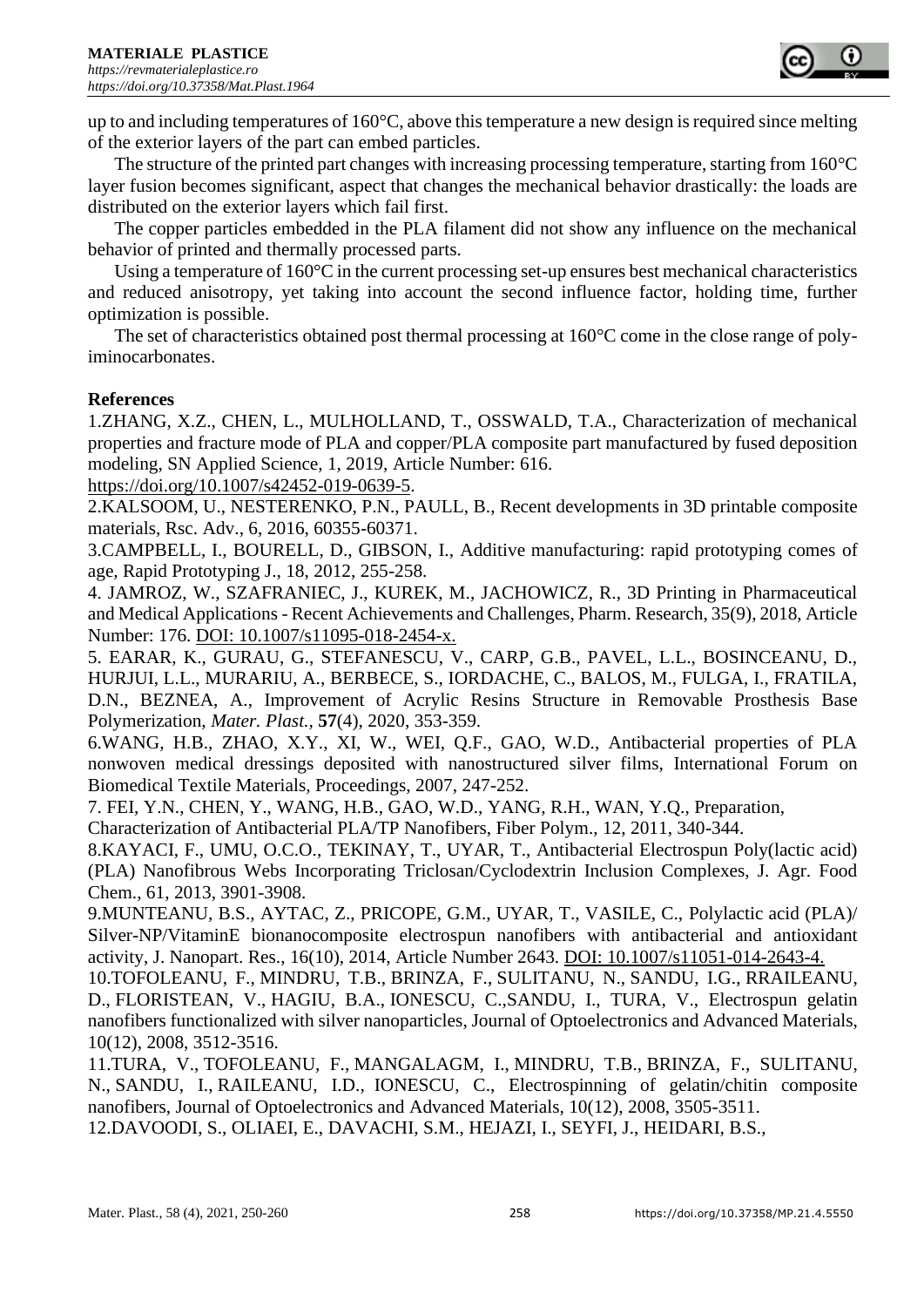

EBRAHIMI, H., Preparation and characterization of interface-modified PLA/starch/PCL ternary blends using PLLA/triclosan antibacterial nanoparticles for medical applications, Rsc. Adv., 6(46), 2016, 39870-39882. DOI:10.1039/c6ra07667j.

13.MERINO, D., MANSILLA, Y., CASALONGUE, C., ALVAREZ, V., Physicochemical and

Antibacterial Properties of Pla-Chitosan Blends Obtained by Casting with Potential Use as Agricultural Mulch Films, Av. Cienc. Ing., 7, 2016, 27-39.

14.KAZMIERCZAK, D., GUZINSKA, K., DYMEL, M., Antibacterial Activity of PLA Fibres Estimated by Quantitative Methods, Fibres Text. East. Eur., 24, 2016, 126-130.

15.KOST, B., SVYNTKIVSKA, M., BRZEZINSKI, M., MAKOWSKI, T., PIORKOWSKA, E., RAJKOWSKA, K., KUNICKA-STYCZYNSKA, A., BIELA, T., PLA/beta-CD-based fibres loaded with quercetin as potential antibacterial dressing materials, Colloid Surface B, 190, 2020, Article Number: 110949. DOI: 10.1016/j.colsurfb.2020.110949.

16.VALERINI, D., TAMMARO, L., VIGLIOTTA, G., PICARIELLO, E., BANFI, F., CAVALIERE, E., CIAMBRIELLO, L., GAVIOLI, L., Ag Functionalization of Al-Doped ZnO Nanostructured Coatings on PLA Substrate for Antibacterial Applications, Coatings, 10(12), 2020, Article Number: 1238. DOI: 10.3390/coatings10121238.

17[.HRISTIAN, L.](http://apps.webofknowledge.com/OutboundService.do?SID=E2f1VXX8mzq3WGVSAHe&mode=rrcAuthorRecordService&action=go&product=WOS&lang=en_US&daisIds=2173394), [BORDEIANU,](http://apps.webofknowledge.com/OutboundService.do?SID=E2f1VXX8mzq3WGVSAHe&mode=rrcAuthorRecordService&action=go&product=WOS&lang=en_US&daisIds=11565470) D.L., [IUREA, P.](http://apps.webofknowledge.com/OutboundService.do?SID=E2f1VXX8mzq3WGVSAHe&mode=rrcAuthorRecordService&action=go&product=WOS&lang=en_US&daisIds=25609233), [SANDU, I.](http://apps.webofknowledge.com/OutboundService.do?SID=E2f1VXX8mzq3WGVSAHe&mode=rrcAuthorRecordService&action=go&product=WOS&lang=en_US&daisIds=41644), [EARAR, K.](http://apps.webofknowledge.com/OutboundService.do?SID=E2f1VXX8mzq3WGVSAHe&mode=rrcAuthorRecordService&action=go&product=WOS&lang=en_US&daisIds=885693), Study of the Tensile Properties of Materials Destined to Manufacture Protective Clothing for Firemen, *Mater. Plast.*, **51**(4), 2014, 405-409.

18[.MANEA, L.R.](http://apps.webofknowledge.com/OutboundService.do?SID=E2f1VXX8mzq3WGVSAHe&mode=rrcAuthorRecordService&action=go&product=WOS&lang=en_US&daisIds=685001), [SCARLET, R.](http://apps.webofknowledge.com/OutboundService.do?SID=E2f1VXX8mzq3WGVSAHe&mode=rrcAuthorRecordService&action=go&product=WOS&lang=en_US&daisIds=3927366), [LEON, A.L.](http://apps.webofknowledge.com/OutboundService.do?SID=E2f1VXX8mzq3WGVSAHe&mode=rrcAuthorRecordService&action=go&product=WOS&lang=en_US&daisIds=3401645), [SANDU, I.](http://apps.webofknowledge.com/OutboundService.do?SID=E2f1VXX8mzq3WGVSAHe&mode=rrcAuthorRecordService&action=go&product=WOS&lang=en_US&daisIds=41644), Control of Nanofibers Production Process Through Electrospinning, *Rev. Chim.,* **66**(5), 2015, 640-644.

19.GHUGLOT, R., TITUS, W., AGNIHOTRI, A. S., KRISHNAKUMAR, V., KRISHNAMOORTHY, G., MARIMUTHU, N., Stable copper nanoparticles as potential antibacterial agent against aquaculture pathogens and human fibroblast cell viability, Biocatal. Agr. Biotech., 32, 2021, Article Number: 101932. DOI: 10.1016/j.bcab.2021.101932.

20.SOUSA, B.C., MASSAR, C.J., GLEASON, M.A., COTE, D.L., On the emergence of antibacterial and antiviral copper cold spray coatings, J. Biol. Eng., 15, 2021, Article Number: 8. DOI: 10.1186/s13036-021-00256-7.

21.CHOI, J., KIM, J., HAN, K., KIM, U., Antibacterial behavior of copper glazes: effect of copper(II) oxide concentrations and sintering atmospheres, J. Korean Ceram. Soc., 58, 2021, 287-296.

22.NGUYEN, N. Y., AN, B. N., LE, M. V., HOANG, H. A., Antibacterial Activity of Copper Nanoparticles-Chitosan Composite against Vibrio parahaemolyticus. Biocontrol Sci., 25, 2020,159-165.

23.MINOSHIMA, M., LU, Y., KIMURA, T., NAKANO, R., ISHIGURO, H., KUBOTA, Y.,

HASHIMOTO, K., SUNADA, K., Comparison of the antiviral effect of solid-state copper and silver compounds, Journal of Hazardous Materials, 312, 2016, 1-7. DOI: 10.1016/j.jhazmat.2016.03.023.

24.\*\*\*National Research Council (US) Committee on Copper in Drinking Water. Copper in Drinking Water. Washington (DC): National Academies Press (US); 2000. 2, Physiological Role of Copper, https:[//www.ncbi.nlm.nih.gov/books/NBK225407/\(](http://www.ncbi.nlm.nih.gov/books/NBK225407/)accessed on 15 May 2021).

25.LEHTONEN, J., HASSINEN, J., HONKANEN, R., KUMAR, A.A., VISKARI, H., KETTUNEN, A., PAHIMANOLIS, N., PRADEEP, T., ROJAS, O. J., IKKALA, O., Effects of Chloride Concentration on the Water Disinfection Performance of Silver Containing Nanocellulose-based Composites, Scientific Reports, 9, 2019, Article Number: 19505.

26.MICHELS, H.T., NOYCE, J.O., KEEVIL, C.W., Effects of temperature and humidity on the efficacy of methicillin-resistant Staphylococcus aureus challenged antimicrobial materials containing silver and copper, Letters in Applied Microbiology, 49, 2009, 191-195.

27.BOLCU, D., STANESCU, M.M., CIUCA, I., MIRITOIU, C.M., DINITA, A., BOLCU, A., A Study Regarding the Mechanical Properties of a Hybrid Matrix with Various Volume Proportions of Dammar, *Mater. Plast*, **57**(1), 2020, 133-140.

28.CIUCA, I., STANESCU, M.M., BOLCU, D., A Study on the Mechanical Properties of Some Green-Composites, Environ. Eng. Manag. J., 17, 2018, 2991-2998.